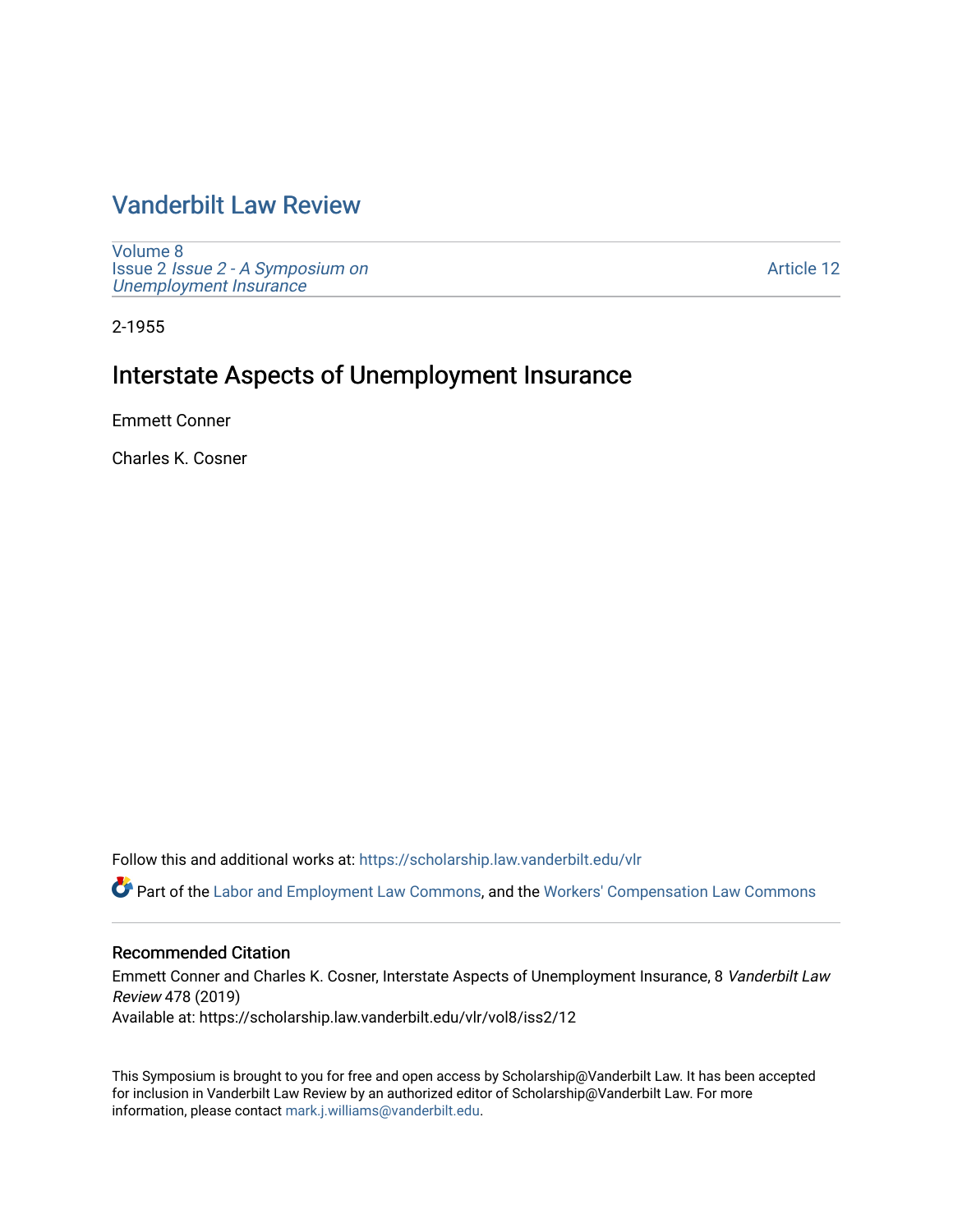## **INTERSTATE ASPECTS** OF **UNEMPLOYMENT INSURANCE**

#### EMMETT CONNER\* AND CHARLES K. COSNERt

#### **BRIEF HISTORY**

State-operated systems of unemployment insurance, first instituted in the United States in Wisconsin in 1932, were set up in all of the states, and in the District of Columbia, Hawaii and Alaska within the two years following the enactment in 1935 of Titles III and IX of the Social Security Act.' Mutual problems of administration and of coordination among the various state programs led to a series of conferences of state officials charged with the operation of the systems. These early conferences were informal in nature, but steps were taken looking toward the creation of a formal organization.

With the cooperation of the Social Security Board and other interested federal agencies, an Interstate Conference of Unemployment Compensation Agencies was established. Representatives of all of the states attended its first Annual Meeting in October, 1937. The purpose of the organization was set out as follows:

"The objectives of this organization shall be study, discussion and action upon any problem or question pertaining to the successful progress of the joint Federal-State program for unemployment compensation."<sup>2</sup>

The Federal Social Security Act,<sup>3</sup> Wagner-Peyser Act<sup>4</sup> and Unemployment Tax Act,<sup>5</sup> together with state laws enacted in conformity with them, constitute the basic statutory framework for the employment security program in this country. These statutes establish a federal-state program. The statutory framework assigns certain authority and responsibilities to the Federal Government and certain authority and responsibilities to the states. In some areas the authority and responsibility are clear; in others there is room for honest differences of opinion. In any event, this statutory framework establishes a program which involves delicate relationships between the federal officials and state officials. To establish and maintain satisfactory relationships requires constant and continuous negotiation. For the

<sup>\*</sup> State Director, Unemployment Insurance Division, Tennessee Department

of Employment Security.<br> **I**Formerly Assistant Chief Counsel, Tennessee Department of Employment<br>
Security; Associate, Moore, Crownover, Branstetter and Folk, Nashville, Tennessee.

**<sup>1.</sup>** 49 **STAT. 620** (1935), 42 **U.S.C.A.** § 1305 (1952).

<sup>2.</sup> CONSTITUTION OF THE INTERSTATE CONFERENCE OF UNEMPLOYMENT COM-**PENSATiON AGENcIES,** Art. II.

**<sup>3.</sup>** *Supra,* note **1.** 4. 48 **STAT. 113 (1933).**

**<sup>5. 53</sup> STAT. 183 (1939).**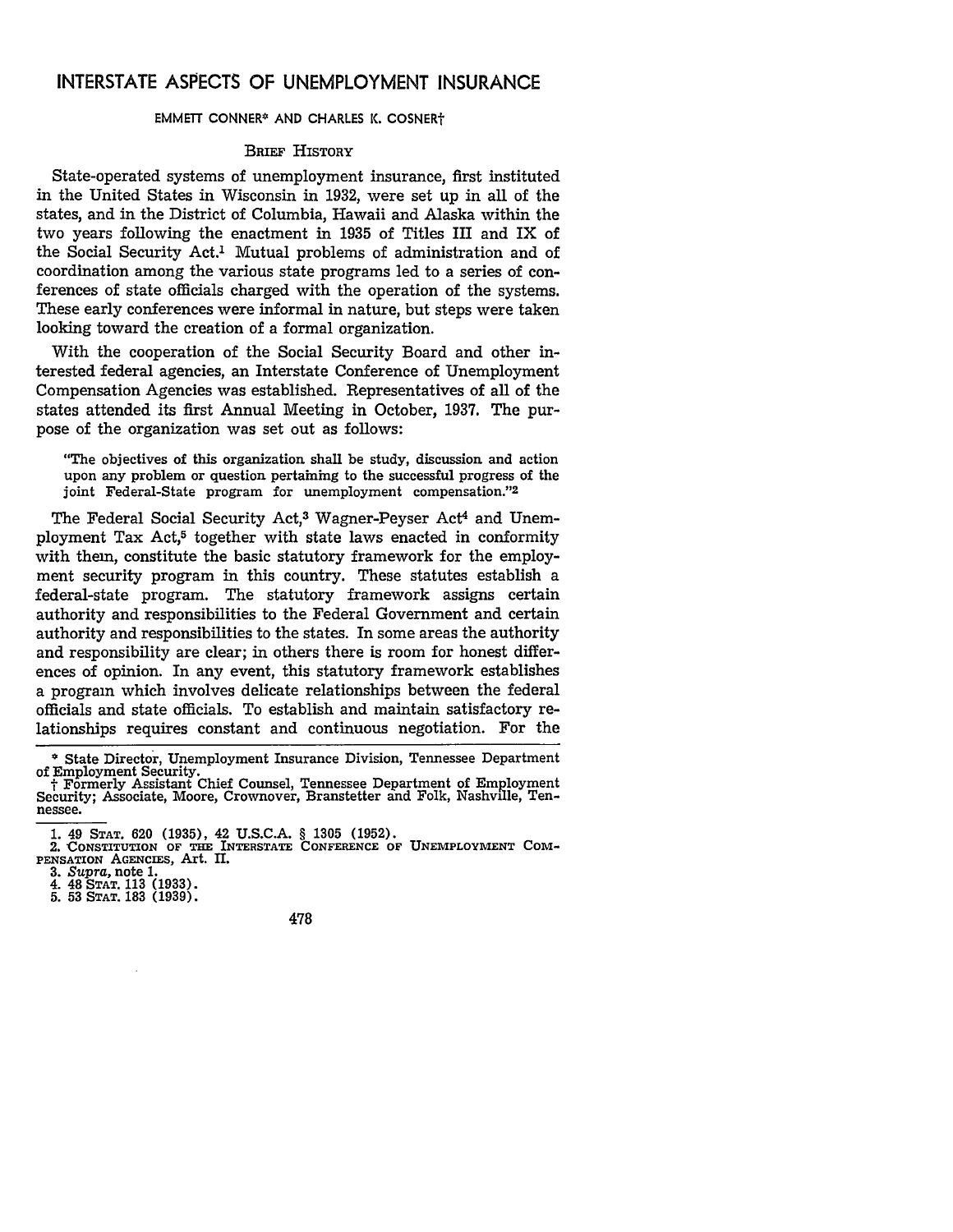479

states to negotiate effectively they must have an organization which can crystallize and represent the state point of view. Thus, one reason for the existence of the Interstate Conference is to provide a channel of communication between themselves collectively and the Federal Government.

Another function of the Interstate Conference is to provide a channel of communication among the states themselves. It was early recognized that the program in each state was affected by programs in other states; that there were problems of interstate cooperation, and that even where no interstate problem existed, there would be value in exchanging experience and discussing mutual problems. The Interstate Conference evolved in part to provide orderly machinery for discussion of common problems and of interstate problems.

Employment security programs affect and are affected by the broad interest groups of labor, management and the public. Individual state agencies are responsible for handling their own relationships with these interest groups in their states. However, it became apparent early in the development of the program that some machinery was needed to present state viewpoints collectively to these various interest groups when represented in their national organizations. One purpose of the Interstate Conference, therefore, is to provide a channel of communication between the states collectively and various organizations which have an interest in the employment security program.

The successful functioning of the federal-state system of employment security requires also that the federal and state agencies work together cooperatively in the solution of joint problems, with a minimum of duplication among the states, and between the states and the federal agency. The Interstate Conference provides the machinery for developing joint work programs which will minimize duplication and maximize cooperative effort. At the beginning of each conference year Bureau of Employment Security and conference officials sit down together to develop a conference program which will fit into the work of the Bureau and contribute most to the development of the program in the states. At this time agreement is reached concerning the conference work program for the year as well as the number of committees and meetings necessary to carry it out. Moreover, the Bureau participates in the work of the conference through participation in the various meetings held under conference auspices and the appointment of consultants on conference committees.

In this article we are primarily concerned with that portion of the work of the Interstate Conference that has been developed and handled by its technical committees. Some of the technical committees of the Conference are listed below: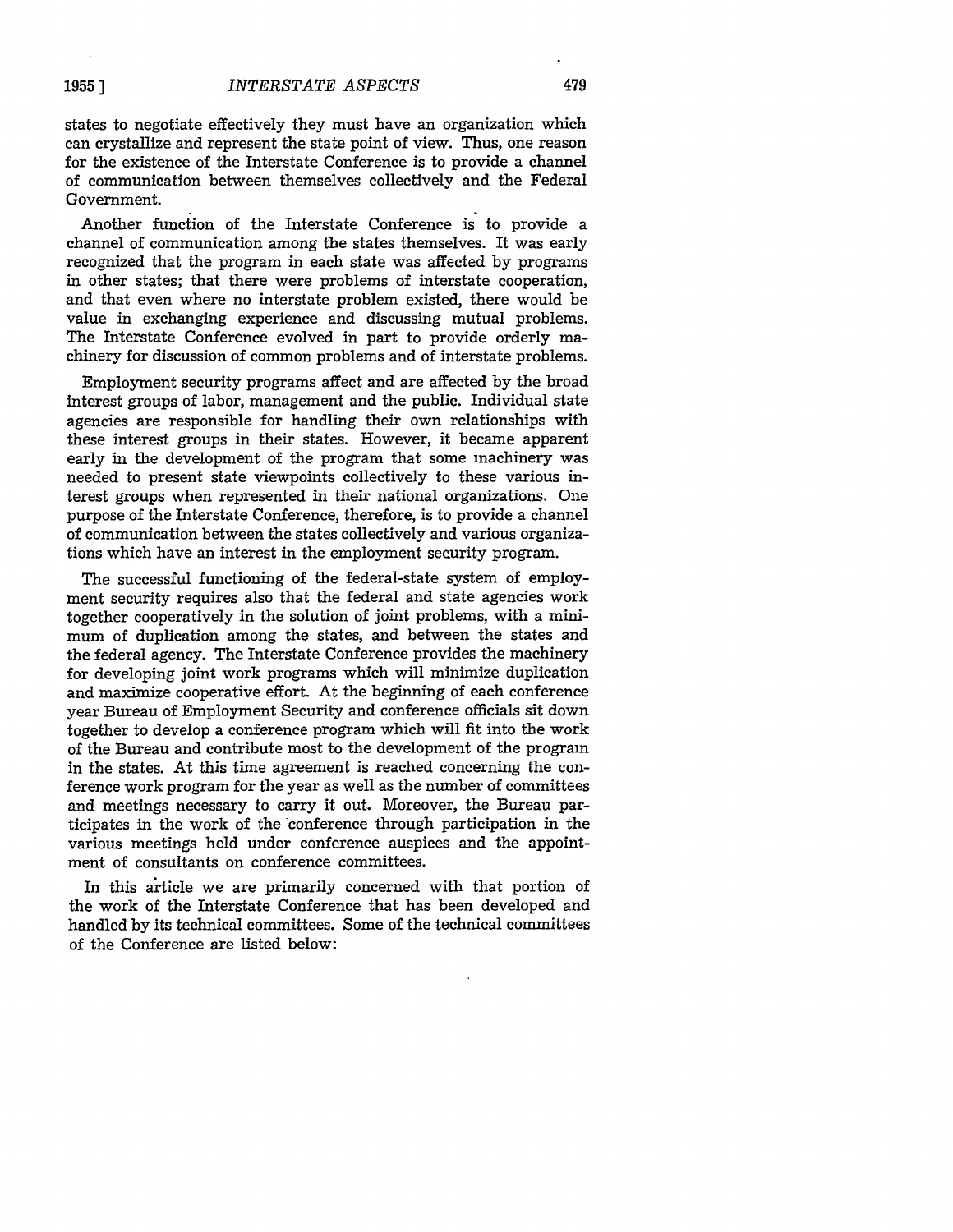- **1.** Committee on Administrative Grants
- 2. Committee on Benefit Financing Studies and Policy
- **3.** Committee on Employment Service Programs and Operations
- 4. Committee on Farm Placement
- **5.** Committee on Fraud Prevention and Detection
- *6.* Committee on Intergovernmental Relations
- **7.** Committee on Research and Reporting

8. Committee on Unemployment Compensation Programs and Operations

9. Committee on Veterans

10. Committee on Interstate Benefit Payments

In connection with the study of the interstate aspects of unemployment insurance we might well note the specific assignments of duty to certain of the previously mentioned committees. For example, the Committee on Interstate Benefit Payments was given the following assignments by the National Conference:

"The Interstate Benefit Payments Committee has certain general responsibilities established **by** interstate agreements. These agreements are as follows:

**1.** Interstate Benefit Payment Plan

2. Interstate Plan for Combining Wages

**3.** Interstate Reciprocal Coverage Arrangement

"Under the direction of the National Executive Committee the work of the committee during the current year, in addition to these general responsibilities, shall also specifically include, but shall not necessarily be limited to:

**1.** Following up on Resolution IV adopted at the **1953** Annual Meeting which urges all States to adopt and participate in the Extended Plan for Combining Wage Credits as recently submitted.

2. Working with the Bureau of Employment Security in testing any new training material relating to the writing of nonmonetary determinations.

**3.** Following up with the States and the Bureau on the various recommendations of the 1952-1953 committee relating to reciprocal coverage.

4. Continuing the work of previous committees in the area of interstate fraud **by:**

- (a) Stressing the importance of acceptance by each State of agent State responsibility for detection and prosecution of interstate fraud.
- **(b)** Urging each State which has a legislative session in 1954 to seek specific statutory authority

1-As agent State to prosecute fraud in interstate claims, and

2-As liable State to transfer original records needed **by** the agent State, if the State agency does not already have such authority.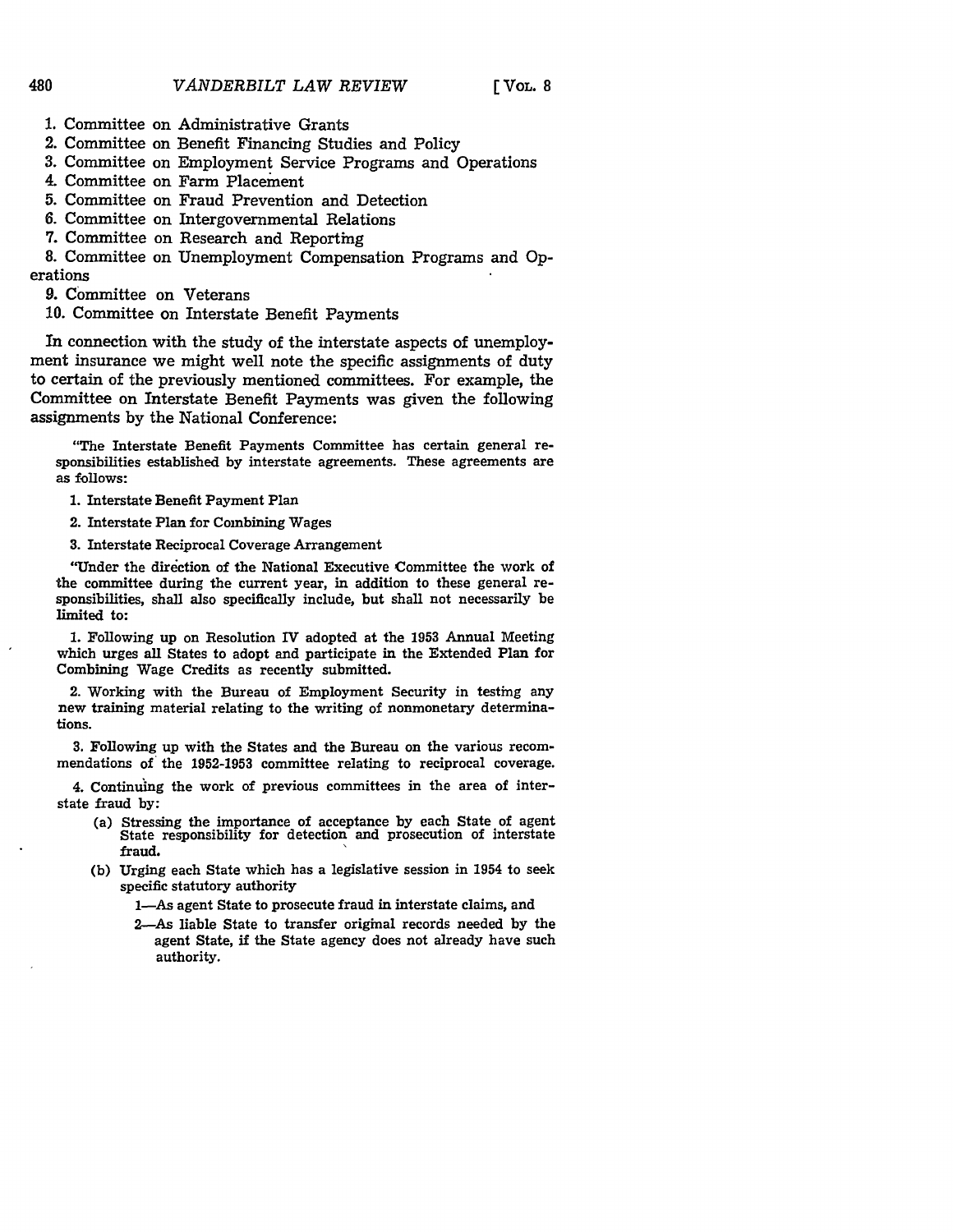**5.** Considering revised formats of certain uniform interstate forms to be developed by the "Technical Advisory Committee." [The "Technical Advisory Committee" was established in **1952** pursuant to joint agreement between the Bureau and the Conference to study and make recommendations on the numerous suggestions made by the several States for technical interstate program improvements.] <sup>6</sup>

481

The Committee on Intergovernmental Relations was charged with this responsibility:

"Under the direction of the National Executive Committee the Committee on Intergovernmental Relations is responsible for advising and conferring with the President's Commission on Intergovernmental Relations on Federal-State relations in the employment security field **.... "**

The Committee on Research and Reporting received the following assignment:

"Under the direction of the National Executive Committee the Committee on Research and Reporting is responsible for representing **'the** Conference in connection with research, statistical and reporting matters.

Specifically the work of the committee during the current year shall include, but shall not necessarily be limited to, the following:

**1.** Providing assistance, as requested, to the staff of the Bureau of Employment Security **by:**

- (a) Reviewing proposed changes in required statistical reporting, including the definitions of items and report forms.
- **(b)** Reviewing the findings and recommendations of technical work committees **comprised** of State technicians, selected **by** the Bureau of Employment Security, on specific subjects.

2. Taking necessary steps to fulfill recommendations of preceding committee that the **1953-1954** committee:

- (a) Keep in touch with developments related to the benefit adequacy study which is now being planned.
- **(b)** Follow up on the recommendation contained in the report on the July **1953** meeting relating to the reporting of agricultural placements.
- (c) Follow up on the recommendation that all instructions pertaining to the current employment statistics program be issued **by** one federal bureau.

**3.** Representing the Conference in connection with the development of research and reporting programs required for defense manpower mobilization purposes. The committee shall emphasize that proposed special reports should be evaluated in terms of their need, their impact on State reports and analysis **staffs** and provision for financing them.

4. Studying the problems of State research and reporting programs to determine whether Conference action can **be** of assistance in improving the quality of State research and labor market information programs.

**<sup>6.</sup> COMMITTEE ASSIGNMENTS,** 1953-1954, **NATIONAL ExEcuTIvE COMMITTEE, INTERSTATE CONFERENCE OF EMPLOYMENT SEcURITY AGENCIES** 4. *7. Id.* at **3.**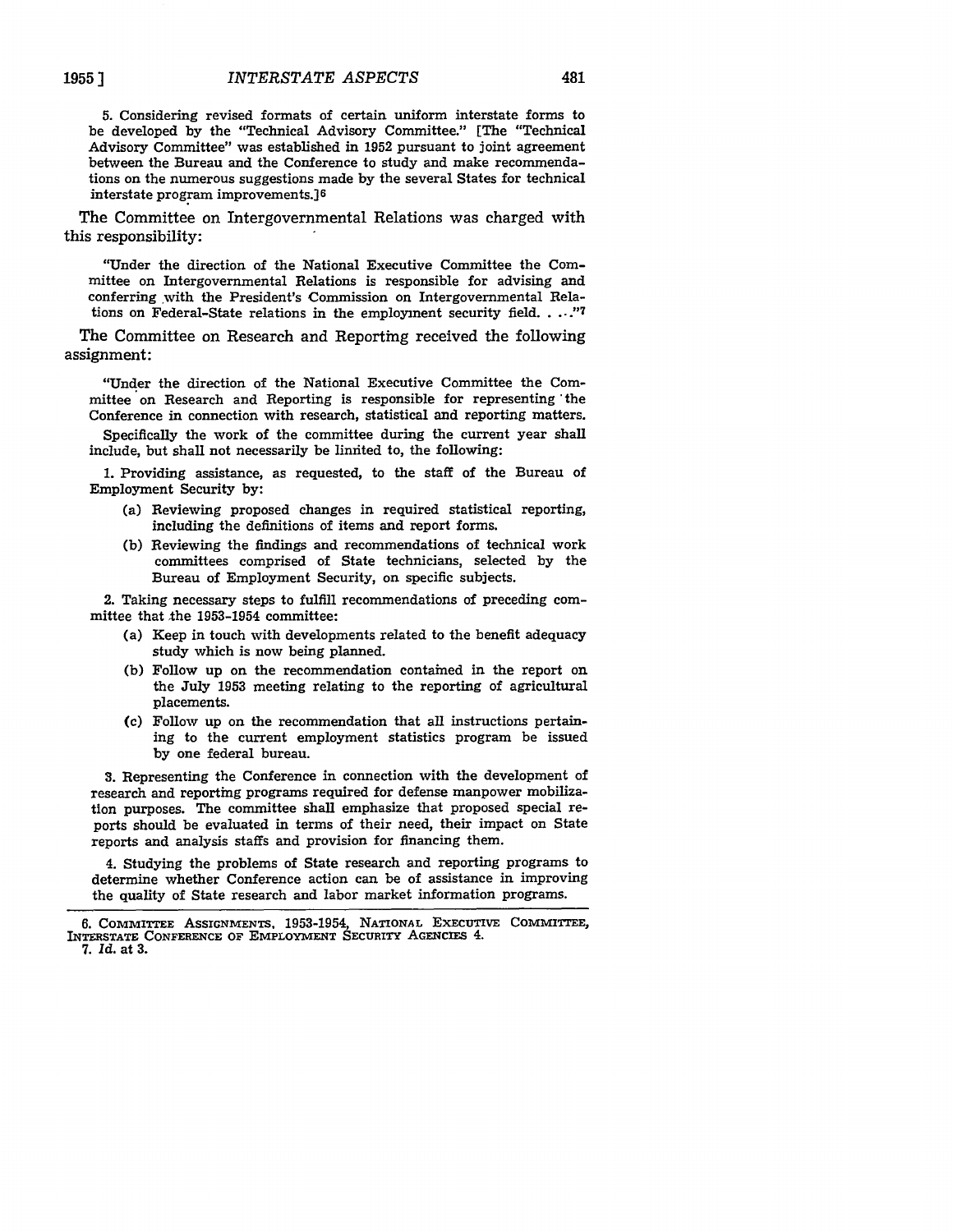**5.** Continuing, as needed, the review of plans for uniform establishment reporting patterns and conversion to SIC codes for nonmanufacturing industries."8

The Committee on Unemployment Compensation Programs and Operations received the following directive:

"Under the direction of the National Executive Committee the Committee on Unemployment Compensation Programs and Operations shall be responsible for working on means for promoting more effective, efficient and economical unemployment compensation programs and operations. The committee may consider any unemployment compensation problems arising during the year, except those specifically assigned to other committees. It shall be responsible for representing the Conference in its relationships to the federal administration of the veterans unemployment compensation program. In carrying out these responsibilities it shall, on its own initiative or on request, consult with the Bureau of Employment Security on the operation of the program and on proposed policies, rules, regulations and legislation relating to it. (Any proposed legislation shall be referred to the Legislative Committee for review and disposition.) The Committee shall also continue to study and report on the relationships between unemployment compensation and proposals for guaranteed wages, if there are further developments in this field."9

Many interstate problems have developed in the course of the last twenty years of experience in unemployment compensation administration. This article will not endeavor to detail all interstate problems nor will it deal with all efforts made to cope with these problems. It is felt that the most important interstate problems have been at least partially solved through the exploratory and developmental work of the various technical committees of the Interstate Conference working jointly with the technicians of the Federal Bureau of Employment Security. A number of interstate agreements, procedures, forms and other mechanics of operation have developed.<sup>10</sup> It is felt that perhaps the best approach to most interstate problems in this field can be made through a study of the various interstate agreements that have been developed-each to cope with some particular area of concern.

The agreements fall into two main categories. Some deal with benefits, others deal with coverage.

#### INTERSTATE BENEFIT AGREEMENTS

We shall first discuss the benefit agreements: the Interstate Benefit Payment Plan, the Agreement between Canada and the United States, the Basic Interstate Agreement for Combining Wages and the Interstate Plan for Combining Wages-Extended Plan.

<sup>8.</sup> *Id.* at 6-7.

*<sup>9.</sup> Id.* at 7.

<sup>10.</sup> Checklist of states participating in the current interstate arrangements.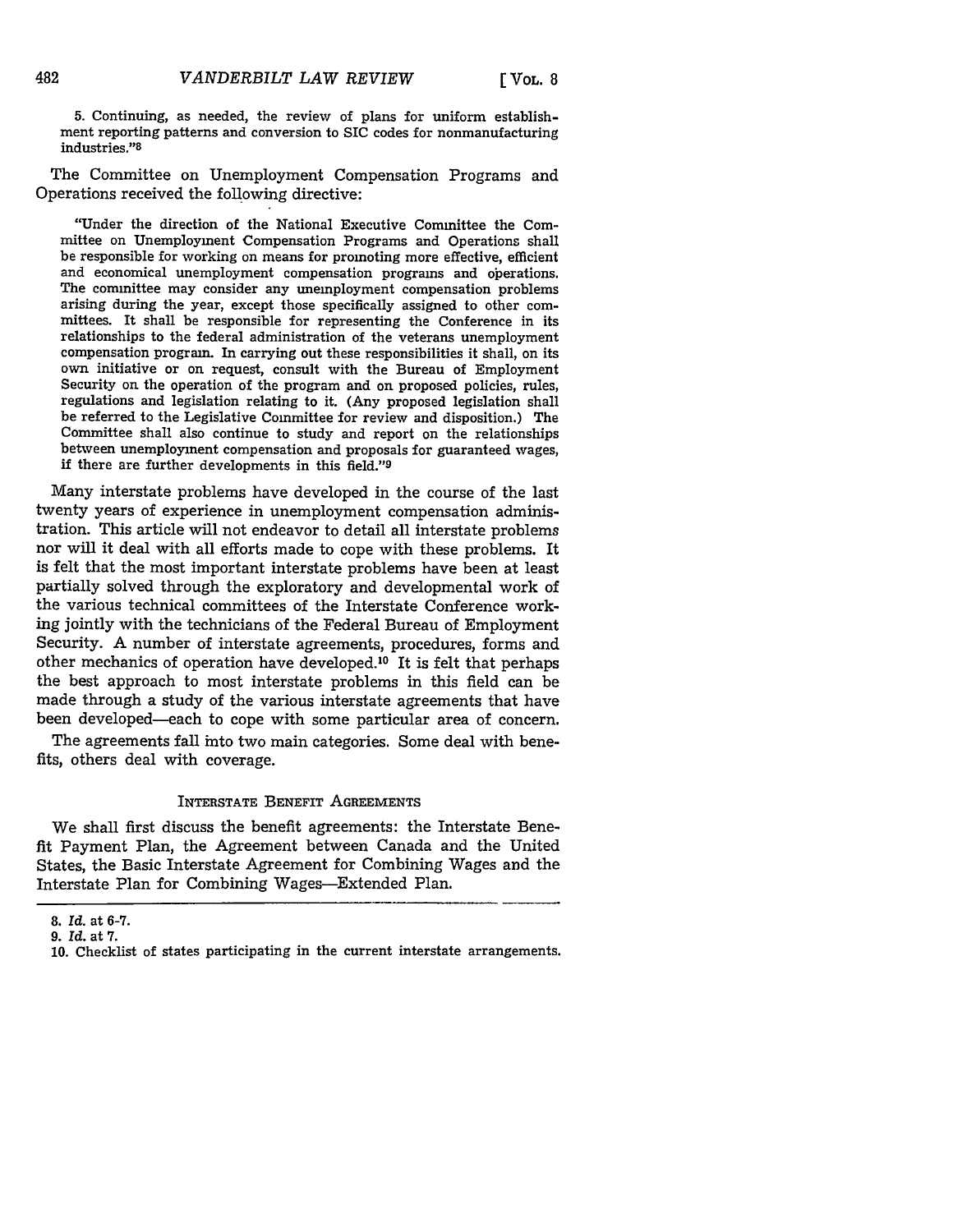#### *Interstate Benefit Payment Plan*

Early in the program questions arose with reference to handling:

1. Claimants who worked in one state but who upon being separated from employment moved their residences to another state,

2. Claimants who at the time of their separation from employment had wage credits sufficient to make them eligible in more than one state.

In anticipation of such problems the legislatures of most states had inserted provisions in the state unemployment compensation laws authorizing the responsible executives to enter into certain interstate agreements.

With these problems in mind and with the knowledge that most state administrators were armed with authority to act, a plan was adopted by the Interstate Conference in October, 1937, and became effective, on acceptance by a majority of the states, in May, 1938. Many states did not begin the payment of benefits until July, 1938, and others did not begin until January of 1939. As the states approached the date on which benefits first became payable under their laws they subscribed to the plan. We would not attempt to list the dates on which the plan became effective state-by-state for the reason that we are quite sure that some states actually began their operations under the plan prior to the date of the formal subscription on file in the Bureau

| Extension of IB Pay-<br>ment Plan to Canada<br>of IB Pay-<br>in to Canada<br>Basic Arrangement for<br>Combining Wages<br>Basic Arrangement for<br>Combining Wages<br>Maritime Reciprocal<br>Arrangement<br>seciprocal Coverage<br>Arrangement<br>Maritime Reciprocal<br>Arrangement<br>Reciprocal Coverage<br>Arrangement<br>Bonefit<br>Plan<br>Interstate Benefit<br>Payment Plan<br>Extension of II<br>ment Plan to<br>STATE<br><b>STATE</b><br>Reciprocal<br>Interstate E<br>Payment I<br>Neb<br>Ala.<br>x<br>x<br>x<br>x<br>x<br>x<br>X<br>x<br>x<br>Alaska<br>X<br>x<br>x<br>x<br>$\mathbf{x}$<br>x<br>x<br>-<br>⊸<br>Ariz<br>x<br>X<br>x<br>x<br>$\bf x$<br>-<br>–<br>x<br>x<br>╾<br>x<br>X<br>X<br>x<br>$\mathbf{x}$<br>-<br>x<br>x<br>x<br>x<br>-<br>$\boldsymbol{\mathrm{x}}$<br>x<br>x<br>x<br>x<br>⊸<br>X<br>x<br>x<br>x<br>X<br>x<br>$\mathbf{x}$<br>x<br>x<br>x<br>X<br>x<br>X<br>x<br>X<br>x<br>x<br>-<br>x<br>x<br>x<br>x<br>x<br>x<br>X<br>x<br>--<br>Ohio<br>x<br>x<br>x<br>x<br>X<br>$\mathbf x$<br>-<br>X<br>X<br>X<br>-<br>x<br>Fla<br>Ökla<br>X<br>x<br>X<br>X<br>X<br>x<br>-<br>x<br>X<br>X<br>⊸<br>Ore<br>X<br>x<br>X<br>X<br>x<br>$\frac{1}{2}$ Hawaii<br>-<br>X<br>x<br>x<br>⊸<br>Pa<br>x<br>x<br>x<br>X<br>x<br>-<br>X<br>x<br>x<br>x<br>Ida<br>Ill<br>R. I<br>x<br>X<br>x<br>x<br>-<br>_<br>x<br>x<br>x<br>$\overline{\phantom{a}}$ $\overline{\phantom{a}}$ $\overline{\phantom{a}}$ $\overline{\phantom{a}}$ $\overline{\phantom{a}}$ $\overline{\phantom{a}}$ $\overline{\phantom{a}}$ $\overline{\phantom{a}}$ $\overline{\phantom{a}}$ $\overline{\phantom{a}}$ $\overline{\phantom{a}}$ $\overline{\phantom{a}}$ $\overline{\phantom{a}}$ $\overline{\phantom{a}}$ $\overline{\phantom{a}}$ $\overline{\phantom{a}}$ $\overline{\phantom{a}}$ $\overline{\phantom{a}}$ $\overline{\$<br>X<br>X<br>X<br>X<br>X<br>$\mathbf x$<br>$\bf x$<br>X<br>x<br>$\bf x$<br>—<br>Ind<br>x<br>x<br>X<br>X<br>x<br>x<br>x<br>$\mathbf x$<br>x<br>--<br>Iowa<br>Kan<br>Tenn<br>x<br>x<br>X<br>x<br>x<br>x<br>x<br>x<br>-<br>-<br>Tex<br>x<br>x<br>x<br>x<br>x<br>$\mathbf{x}$<br>$\mathbf{x}$<br>x<br>-<br>x<br>Ky<br>La<br>Utah<br>Vt<br>X<br>X<br>x<br>-<br>x<br>x<br>╌<br>-<br>X<br>X<br>x<br>x<br>x<br>x<br>X<br>x<br>x<br>Va<br>Me<br>X<br>X<br>X<br>x<br>x<br>x<br>----------<br>x<br>x<br>$\mathbf x$<br>-<br>Md.<br>Wash<br>W. Va<br>Wisc<br>X<br>X<br>X<br>x<br>x<br>X<br>X<br>$\bf x$<br><br>x<br>x<br>Mass<br>x<br>x<br>X<br>X<br>x<br>x<br>x<br>X<br>x<br>-<br>Mich<br>Minn<br>X<br>X<br>x<br>x<br>x<br>x<br>$\mathbf x$<br>x<br>X<br>x<br>x<br>Wyo<br>x<br>x<br>x<br>x<br>x<br>x<br>x<br>x<br>$\bf{x}$<br>.<br>--<br>Miss<br>x<br>x<br>-<br>Mo<br>X<br>X<br>x<br>X<br>x<br>------------<br>Mont<br>x<br>x<br>x<br>x |  |  |  |                                       |  |  |  |                                       |
|----------------------------------------------------------------------------------------------------------------------------------------------------------------------------------------------------------------------------------------------------------------------------------------------------------------------------------------------------------------------------------------------------------------------------------------------------------------------------------------------------------------------------------------------------------------------------------------------------------------------------------------------------------------------------------------------------------------------------------------------------------------------------------------------------------------------------------------------------------------------------------------------------------------------------------------------------------------------------------------------------------------------------------------------------------------------------------------------------------------------------------------------------------------------------------------------------------------------------------------------------------------------------------------------------------------------------------------------------------------------------------------------------------------------------------------------------------------------------------------------------------------------------------------------------------------------------------------------------------------------------------------------------------------------------------------------------------------------------------------------------------------------------------------------------------------------------------------------------------------------------------------------------------------------------------------------------------------------------------------------------------------------------------------------------------------------------------------------------------------------------------------------------------------------------------------------------------------------------------------------------------------------------------------------------------------------------------------------------------------------------------------------------------------------------------------------------------------------------------------------------------------------------------------------------------------------------------------------------------------------------------------------------------------------------------------------------------------------------------------------------|--|--|--|---------------------------------------|--|--|--|---------------------------------------|
|                                                                                                                                                                                                                                                                                                                                                                                                                                                                                                                                                                                                                                                                                                                                                                                                                                                                                                                                                                                                                                                                                                                                                                                                                                                                                                                                                                                                                                                                                                                                                                                                                                                                                                                                                                                                                                                                                                                                                                                                                                                                                                                                                                                                                                                                                                                                                                                                                                                                                                                                                                                                                                                                                                                                                    |  |  |  | Great Lakes Reciprocal<br>Arrangement |  |  |  | Great Lakes Reciprocal<br>Arrangement |
|                                                                                                                                                                                                                                                                                                                                                                                                                                                                                                                                                                                                                                                                                                                                                                                                                                                                                                                                                                                                                                                                                                                                                                                                                                                                                                                                                                                                                                                                                                                                                                                                                                                                                                                                                                                                                                                                                                                                                                                                                                                                                                                                                                                                                                                                                                                                                                                                                                                                                                                                                                                                                                                                                                                                                    |  |  |  |                                       |  |  |  |                                       |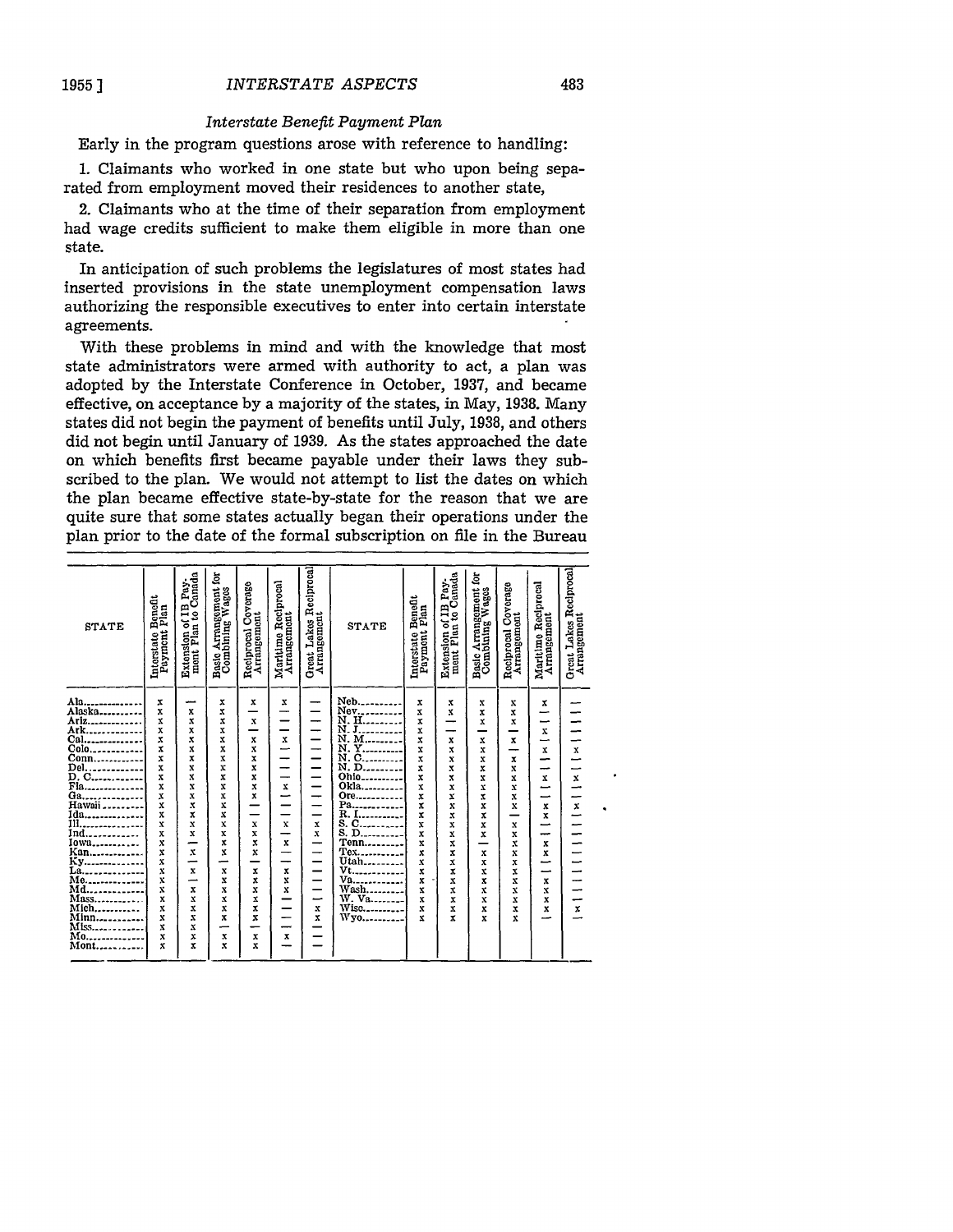of Employment Security. Since this plan, as well as the others, does not contain procedural or regulatory material, it has not needed to be changed each time those features were amended. Other than the procedural overhaul which was given to the operation of this plan in **1950** to strengthen the claimstaking function the only significant changes have resulted from the changes in the order of liability of states for the payment of benefits under the plan.

The original requirement provided that a claimant had to claim benefits in an arbitrary sequence from the states. A claimant was required to claim benefits first against the agent state in which he was at the time he filed his new claim for benefits. After he had exhausted his benefit rights in the "filing or agent state" or in event he did not qualify from a wage credit standpoint in that state he was required to claim benefits from other liable states in the same sequence in which his wage credits were earned. In other words he was required to utilize his oldest wage credits first. The next order of liability of states was adopted in April of 1951. It gave the claimant a restricted choice in determining against which state he would file his claim. Under its terms he might file against the agent state first and then against the other liable state in inverse chronological order, or he might skip the agent state. This change was apparently made because it was found that many claimants had little earnings in the agent state which would allow them only minimum benefits, whereas they had the greater portion of their wage credits in some other liable state. Since very few claimants had earnings in more than the agent and one liable state, it, no doubt, was felt that this choice would take care of a majority of cases in which claimants had been required to exhaust the minimum benefits in the agent state before filing against the state in which they had the greater portion of their wage credits. At the time that this order of liability was adopted, however, many states went further and suggested that the claimant be allowed a completely free choice in filing a claim against any state in which he had sufficient wage credits. Apparently most of the members of the Interstate Benefits Payment Committee accepted this line of thinking in principle but were concerned with the administrative difficulty which they thought would result from such a system. Experience with the new order of liability of states, which involved the restricted claimant choice, dispelled these fears. It was found that the states were experiencing no difficulty in advising claimants of their potential benefit rights under the agent state laws and under the laws of any potentially liable state. Probably the most significant factor in the adoption of a free choice of liable states **by** the claimant was two studies conducted **by** the Bureau and several states in connection with wage combining. These studies showed that there were so few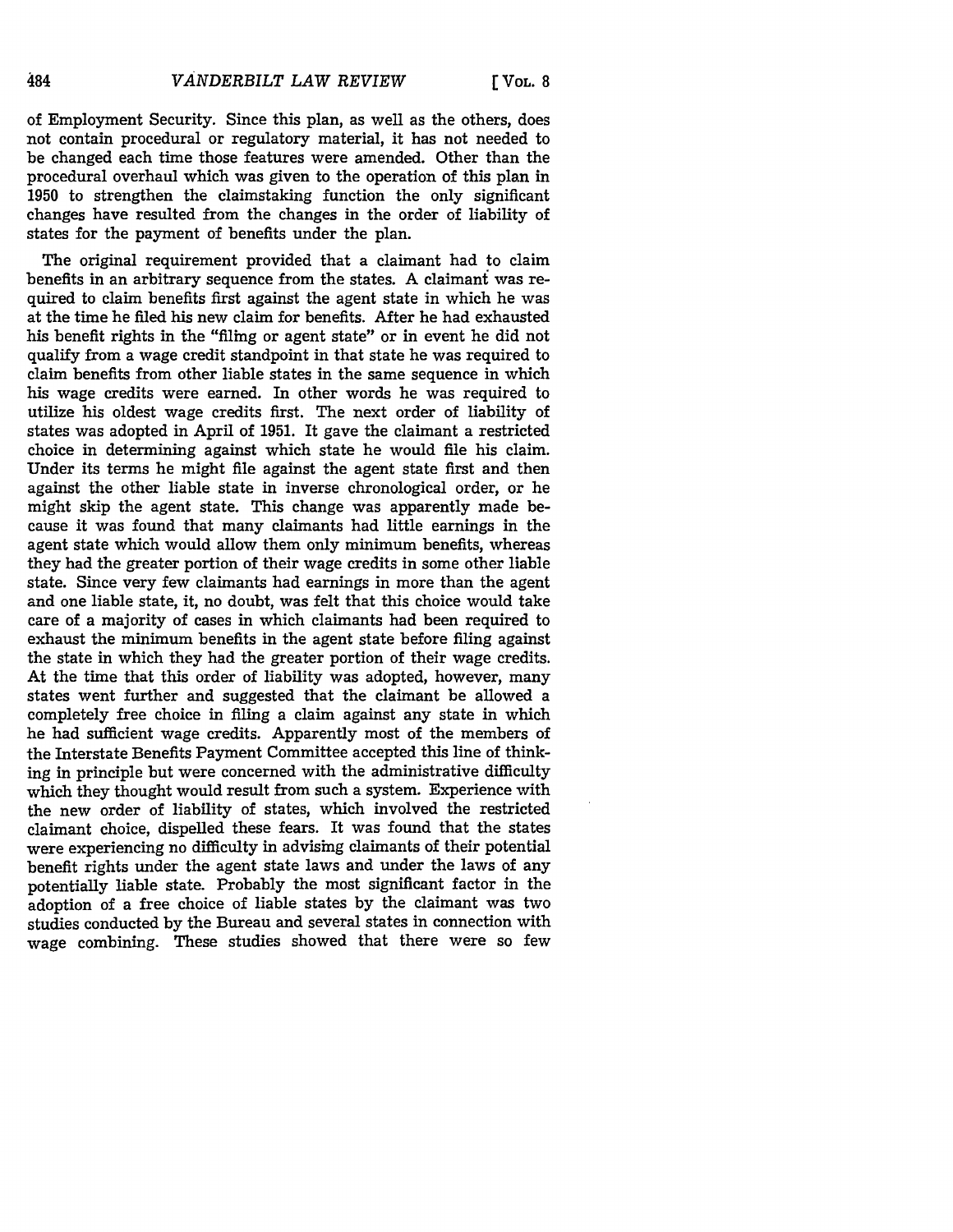claimants with earnings in more than the agent state and one other state that in effect claimants were being allowed a free choice of liable states. These facts led to the adoption of the principle of unrestricted choice for all claimants of the state against which they wished to file a claim. This order of liability was adopted and became effective July **1, 1953.**

**All** states are now participants in this plan and apparently none has indicated any desire to withdraw from it as it expressly provides that any subscribing state agency may cease to participate in the plan **by** filing notice of its intention to do so with the chairman of the committee (Interstate Benefit Payments Committee) charged with responsibility under the plan.

#### *Agreement Between Canada and the United States*

Early experience disclosed the fact that a substantial number of individuals were faced with the problem of living in the Dominion of Canada and having wage credits in one of the states of the United States against which they were desirous of filing or with the same situation in reverse since the Dominion of Canada also had a very strong unemployment compensation program.

In view of the fact that the individual states were prohibited from entering into agreements with foreign governments by the Constitution of the United States, the Federal Government took the initiative in the area and as a result of their joint efforts an agreement was entered into between the Dominion of Canada and the United States Government providing for reciprocal exchange of services between participating states and Canada in the field of unemployment compensation. This agreement became effective April 12, 1942. It was amended in 1951. Under the terms of this agreement any state that wishes to include Canada in the Interstate Benefit Payment Plan on a reciprocal basis need only notify the Federal Bureau of Employment Security of the date on which it wishes the participation to become effective.

The agreement further provides that "if any State does not substantially carry out any of such provisions, the Unemployment Insurance Commission of Canada may suspend the operation of such provision with reference to such State."<sup>11</sup>

According to latest available information obtained from Federal Bureau sources all states, including Alaska, Hawaii and the District of Columbia (usually termed states in unemployment insurance legislation), are participants in this plan with the exception of Alabama, Iowa, Kentucky, Maine, New Hampshire and New Jersey.

<sup>11.</sup> AGREEMENT BETWEEN THE GOVERNMENT OF CANADA AND THE GOVERNMENT **OF THE UNITED STATES OF AMERICA,** Art. **HI.**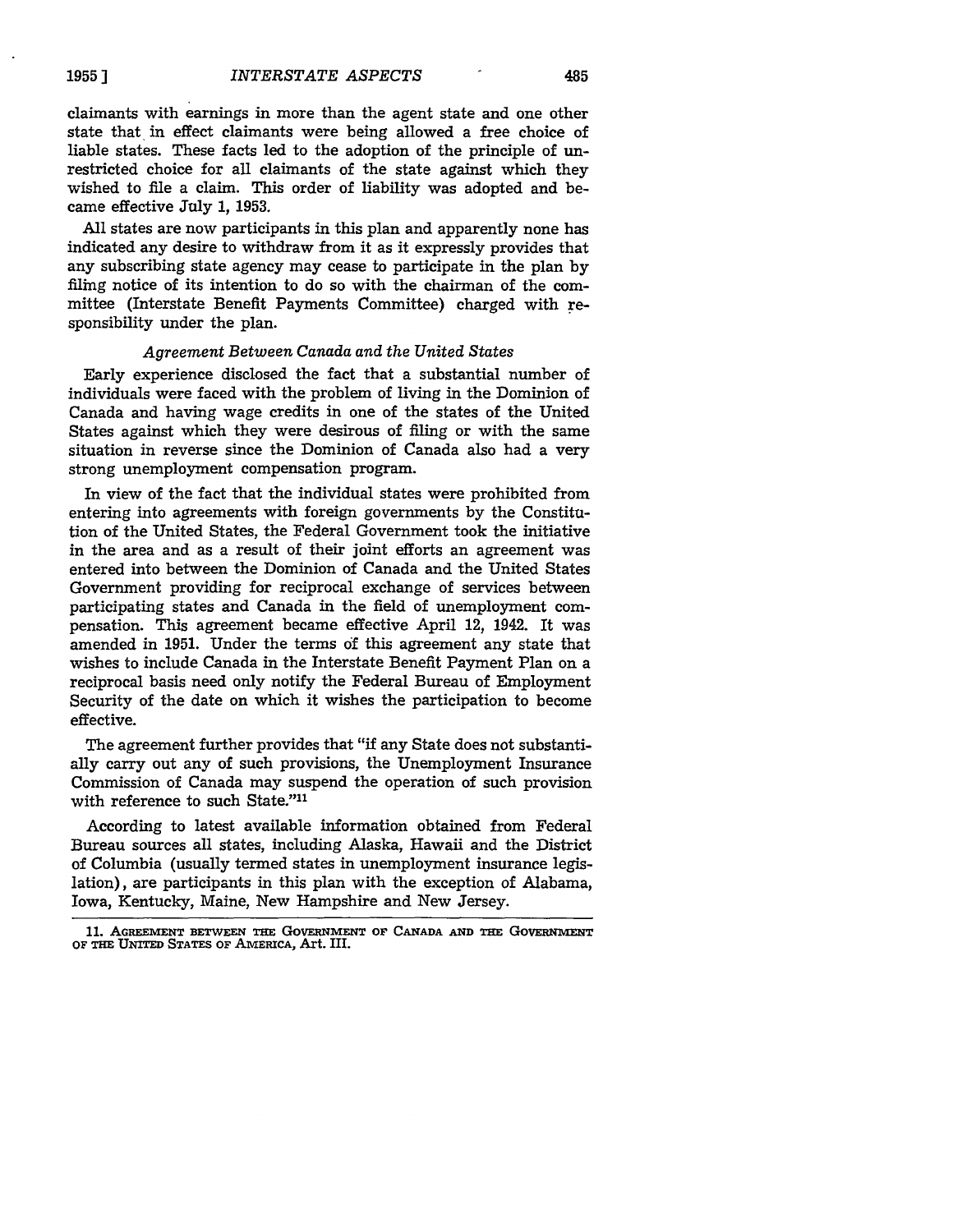## *Interstate Arrangement for the Determination and Payment of Interstate Benefits*

Another plan deserves mention merely from a historical standpoint as it is no longer in effect. This plan was technically known as the "Interstate Arrangement for the Determination and Payment of Interstate Benefits." It provided that the liable state would make the monetary determination (a determination pertaining to wage credits eligibility only) and that thereafter the agent state would make the week-to-week determinations from other standpoints and also make the benefit payments and subsequently billing the liable state for same. This plan became effective in only eighteen states during the period 1947-1949. It presented a number of legal questions relative to the ability of a liable state to recognize week-to-week determinations by the agent state based upon the laws of the agent or paying state. One of the larger subscribing states questioned its authority to continue its participation and the plan was soon discontinued.

## *Various Agreements for Combining Wage Credits of Claimants Possessing Wage Credits in More than One State*

Repeated efforts have been made by state and federal officials concerned with unemployment compensation administration to properly handle the interests of those claimants who have wage credits in a number of states but who fail to qualify from a wage credit standpoint in any state and who might qualify if the wage credits were considered together.

#### *1. Basic Interstate Agreement for Combining Wages*

In order to properly deal with this right of claimant an interstate plan for combining wage credits was first adopted in 1943. This plan required all individuals having wage credits in more than one state to combine such wage credits until they were eligible for maximum benefits. Only sixteen states subscribed to this plan. The procedures were quite cumbersome and benefits were delayed for this reason. The plan was superseded by the Basic Wage Combining Plan of 1945. The latter plan has been accepted by all States, including Hawaii, Alaska and the District of Columbia, except Kentucky, Mississippi, New Jersey and Tennessee.

This plan now in effect defines the "Combined-wage Claimant" for whose benefit it was developed as "a claimant who has earned earnings in covered employment in more than one participating State but who, at the time he files his initial claim, is not eligible to receive benefits under the general provisions of the unemployment insurance law of the State in which he files such claim or of any other State which is operating under the Interstate Benefit Payment Plan."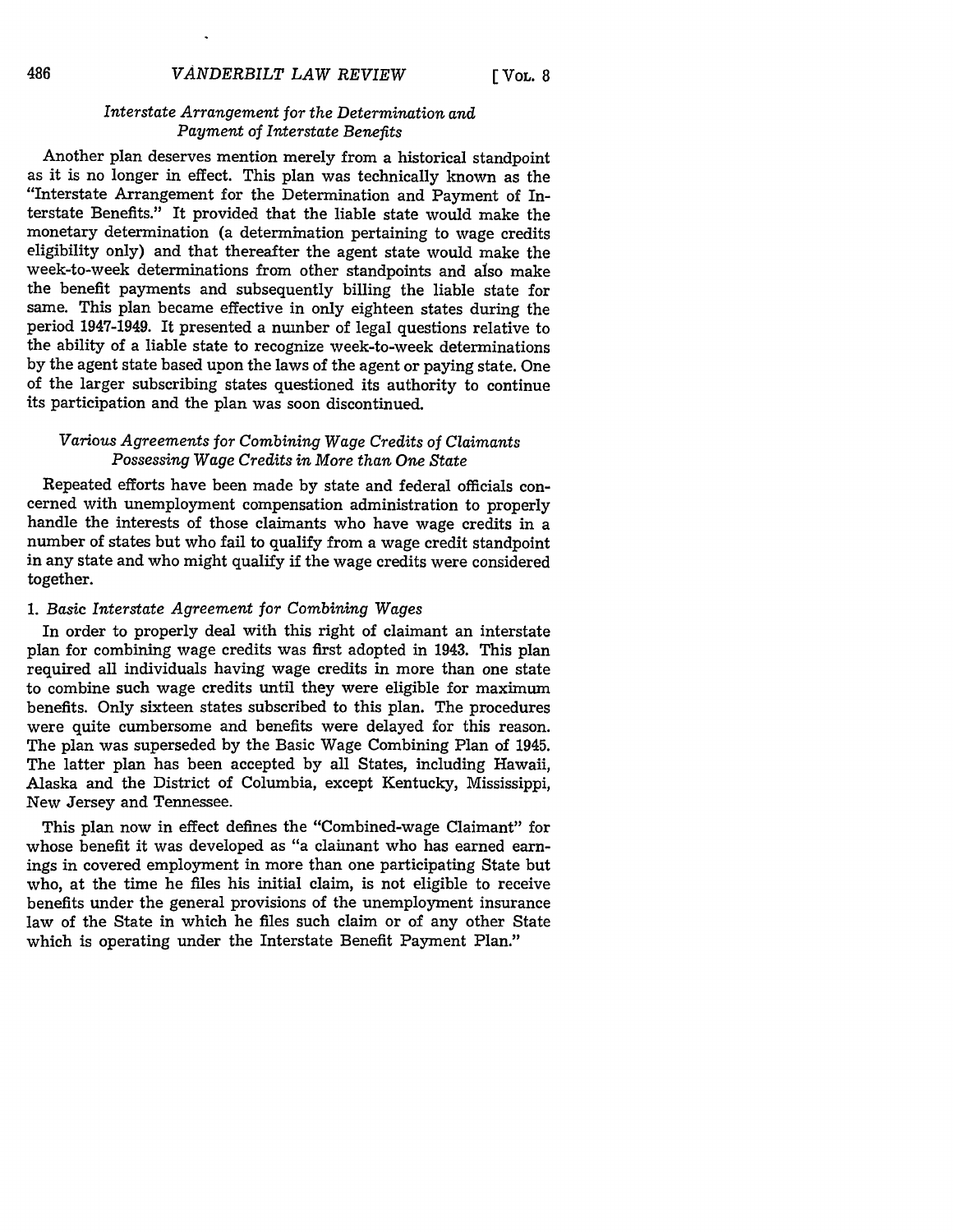The stated purpose of the plan is "to establish a system whereby unemployed workers not eligible for benefits in any one State may through combining of wages in more than one State, become eligible for benefits."

Briefly the plan provides for payment of benefits by the state in which the claimant is filing, even though he has no wage credits in such state.

The paying state requests each participating state in which the claimant has worked in the base period of the paying state to furnish it a report on the claimant's wages.

The claimant's benefit year, base period, qualifying wages, benefit amount and duration are determined according to the laws of the paying state.

The paying state sends each state transferring wage credits to it a quarterly statement of the benefits chargeable to it. Each charge must bear the same ratio to the total benefits paid a combined-wage claimant as the wages reported and used bear to the total wages reported and used.

## 2. *Extended Plan for Combining Wages*

This Basic Interstate Agreement for Combining Wages has been the subject of criticism in that it takes care of the claimant who has wage credits in several states but is unable to qualify in a single state but does not purport to do anything for the claimant who qualifies for less than maximum benefits in one or more states and who also possesses certain *insufficient* base period wages necessary to qualify in one or more other states.

In order to take care of these types of claimants an additional plan has been developed. This plan is known as the "Extended Interstate Plan for Combining Wages."

The stated purpose of the latter plan is to "establish a system whereby unemployed workers having sufficient base period wages to qualify for benefits in one or more states and insufficient base period wages to qualify for benefits in one or more other states, may increase the benefits to which they are entitled by combining wages earned in one of the states in which they have sufficient base period wages with base period wages earned in all states in which they have insufficient wages."<sup>12</sup>

The Interstate Benefit Payments Committee of the Interstate Conference of Employment Security Agencies, to which reference has heretofore been made, is specifically charged with certain responsibilities calculated to properly instrument this plan as well as the "Basic

<sup>12.</sup> **EXTENDED INTERSTATE PLAN FOR** COMBINING **WAGES,** § **I.**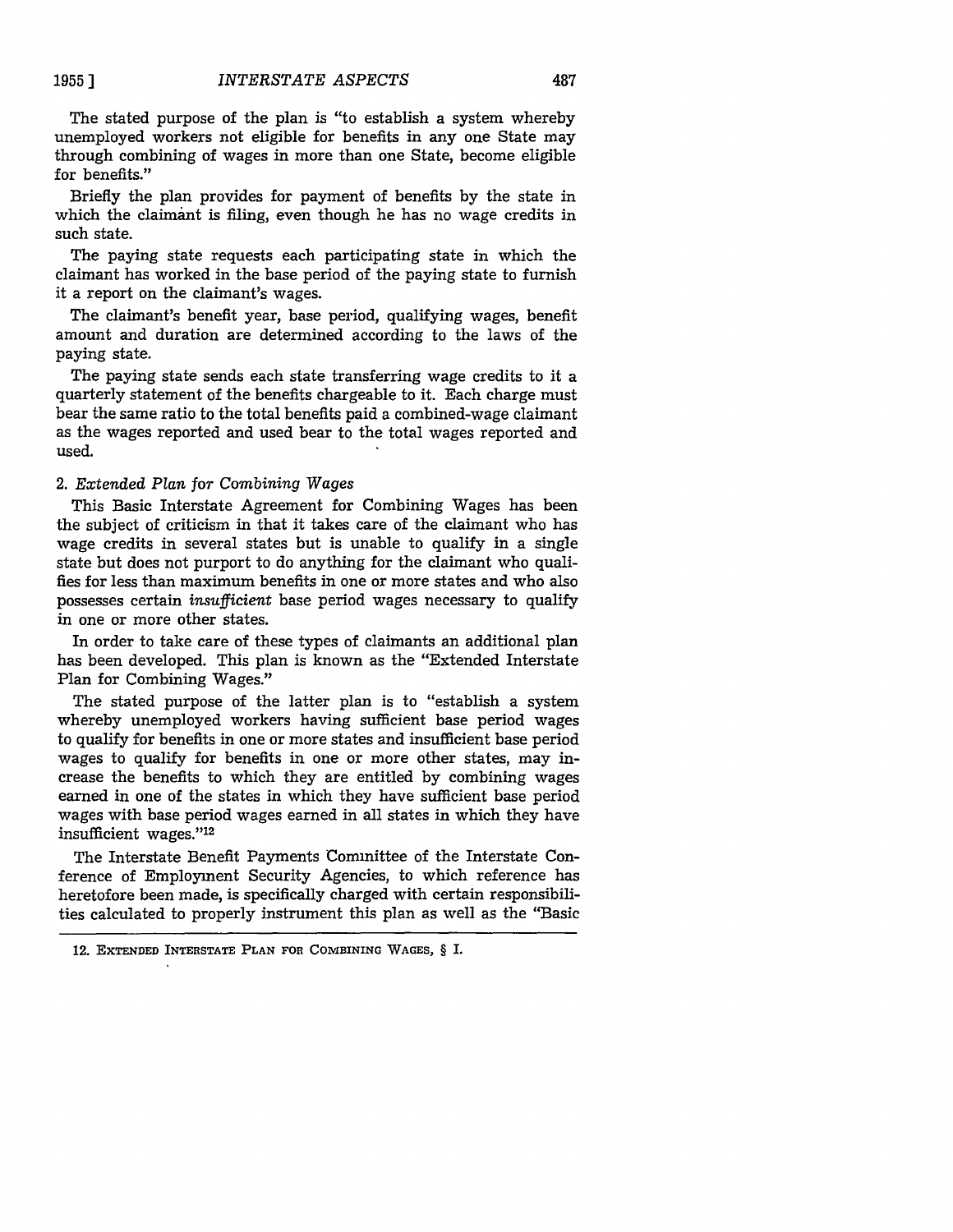**[ VOL. 8**

Interstate Agreement for Combining Wages" and the "Interstate Benefit Payment Plan."

It is to be noted that the claimant under this plan may combine wages earned in one state where he qualifies for less than maximum benefits with wages earned in other states where he has available wage credits but same are *insufficient* to qualify him for any benefits under the laws of such other states.

He is not privileged to combine wage credits that entitle him to less than maximum benefits in one state with wage credits that entitle him to less than maximum wage credits in another state.

This plan from the standpoint of procedures and interstate philoso**phy** closely parallels the Basic Agreement. It is to be noted, however, that benefits are charged on a slightly different formula basis. According to the wording of the plan "each such charge shall be for only the difference between the amount payable to the combined wage claimant under the Employment Security law of the *paying State* before wage-combining and the amount actually paid to the combinedwage claimant. If there are two or more *transferring States* such charges shall be prorated among the *transferring States* in proportion to the wage credits that were transferred by each of such *transferring States."13*

This plan is to become effective at the beginning of the calendar quarter following the date that it has been subscribed to by a majority of the states and also by those states having a majority of the nation's covered workers in 1953.

It had not become effective as of November, 1954.

This plan also provides that when it applies "it shall supersede any inconsistent provisions of the Interstate Benefit Payment Plan and the Basic Interstate Plan for Combining Wages."<sup>14</sup>

### *Interstate Contribution Plans*

Having discussed the various interstate problems and agreements that deal with unemployment insurance benefits we will now turn our attention to those interstate problems and agreements that deal with "coverage" or the so-called "tax angle" of unemployment insurance.

These agreements are as follows:

- 1. The Interstate Reciprocal Coverage Agreement
- 2. The Interstate Maritime Reciprocal Arrangement
- **3.** The Interstate Great Lakes Reciprocal Arrangement

14. *Id.,* **§ J.**

**<sup>13.</sup> Id., § F (5).**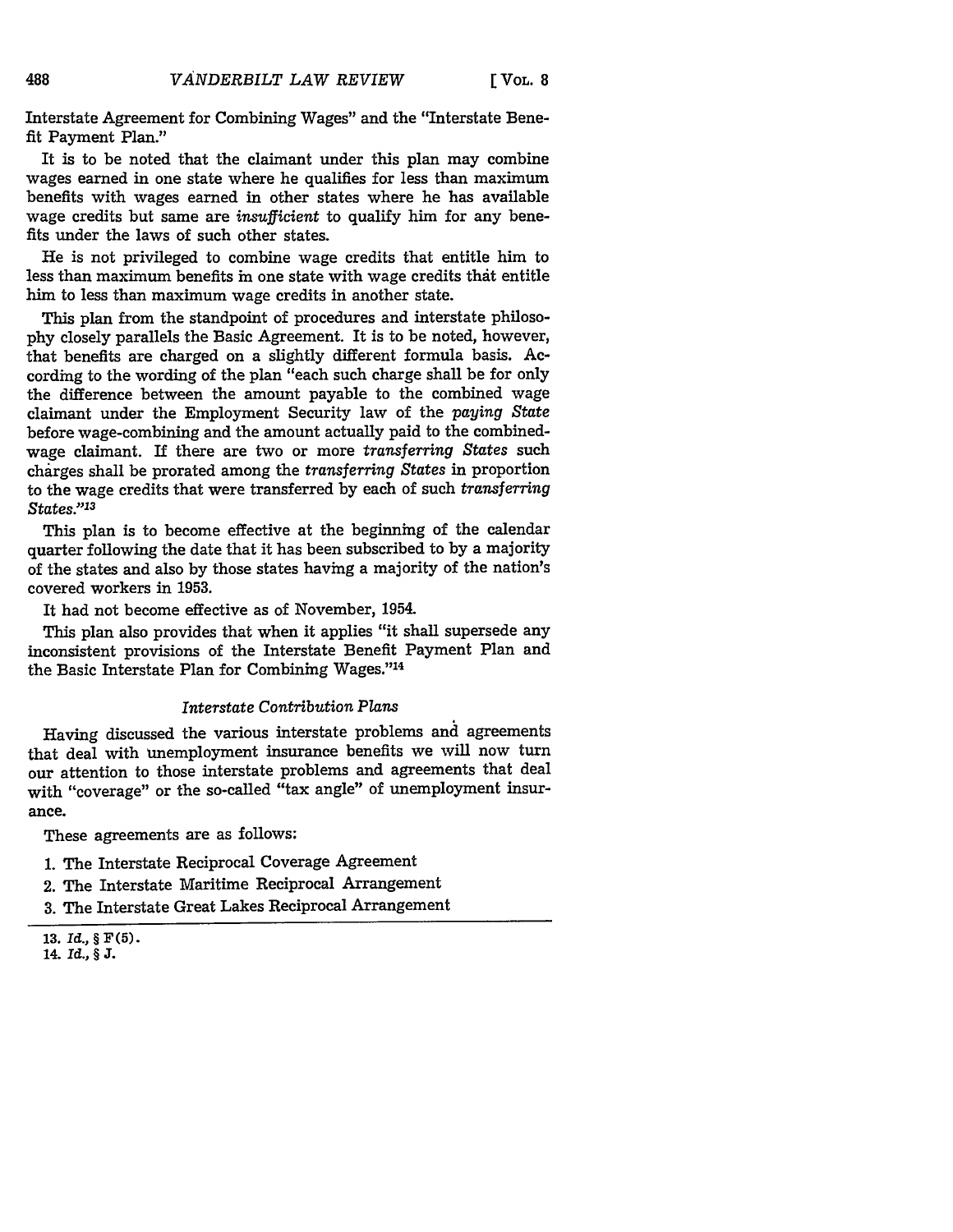## 1. *The Interstate Reciprocal Coverage Agreement*

The purpose of the plan is stated as follows: "to provide for coverage under the unemployment insurance law of one State of services performed by an individual for a single employing unit for whom such services are customarily performed by an individual in more than one jurisdiction, to the end that duplication of contributions with respect to the same services be avoided and continuity of coverage of services customarily performed in more than one jurisdiction be assured."<sup>15</sup>

The Interstate Benefit Payments Committee is charged with certain responsibilities of instrumentation.

Among other duties this committee, with the assistance of technical advisers of the United States Department of Labor, is required to "recommend rules, regulations, instructions, procedural forms-relating to this plan to be utilized by the State agencies."<sup>16</sup>

As of November, 1954, all states were signatories to this agreement with the following exceptions:

Alaska, Arkansas, Hawaii, Idaho, Kentucky, Mississippi, New Jersey, New York and Rhode Island.

Authority for Tennessee's participation in this agreement is the following statutory language:

- "L. (a) *Reciprocal Benefit Arrangements.* The Commissioner is hereby authorized to enter into reciprocal arrangements with appropriate and duly authorized agencies of other States or of the Federal Government or both, whereby:
	- (1) Services performed by an individual for a single employing unit for which services are customarily performed by such individual in more than one State shall be deemed to be services performed entirely within any one of the States (i) in which any part of such individual's service is performed or (ii) in which such individual has had residence or (iii) in which the employing unit maintains a place of *business,* provided there is in effect, as to such services, *an election by an employing unit with the, acquiescence* of *such individual,* approved by the agency charged with the administration of such State's unemployment compensation law, pursuant to which services performed by such individual for such employing unit are deemed to be performed entirely within such State. . . . "17

It should be clearly noted that this agreement does not become effective as to any worker without his assent, the assent of the employer, the assent of all transferring states and the assent of the state assuming jurisdiction of the worker's services.

Insofar as Tennessee is concerned the contracting-out provisions

**<sup>15.</sup> INTERSTATE RECIPROCAL COVERAGE ARRANGEMENT,** § I.

**<sup>16.</sup>** *Id., §* **II** (A), 2. 17. 2 **TENN. CODE SUPP.** § 6901.11(4) (1950).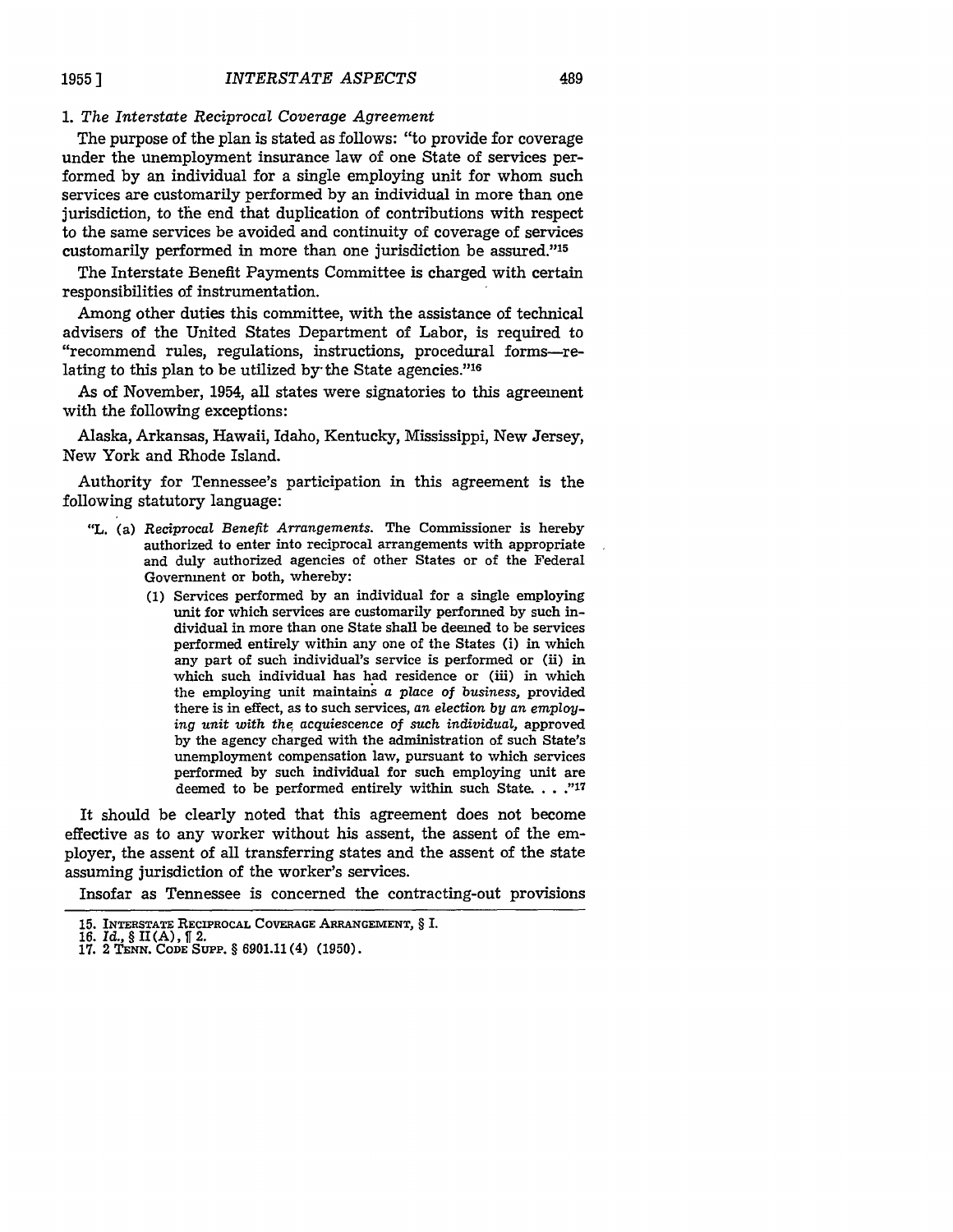of this agreement have been steadily growing in importance. A review of the experience of the Tennessee Department of Employment Security for the period January 1, 1954, through November 22, 1954, shows that only three employers have elected to cover a total of sixty-one multi-state employees in Tennessee during the period. The contracting-in provisions have therefore not been of major significance. During the same period, however, the records disclose that the contracting-out provisions have been utilized to a substantial extent. Sixty-four employers have moved coverage on 2,720 employees to twenty-one other states.

In 1945 the anticipated coverage (which, of course, subsequently became an actuality) of maritime services under the Federal Unemployment Tax Act led to the development and establishment of the next interstate agreement that will engage our attention.

#### 2. *Interstate Maritime Reciprocal Arrangement*

Special interstate problems in the field of maritime service are dealt with in the interstate agreement known as the Interstate Maritime Reciprocal Arrangement.

The following quotation from the agreement states the problem that it seeks to solve:

"Whereas, the unemployment compensation laws of some of the participating jurisdictions provide for the coverage of maritime service on a compulsory basis while the laws of other participating jurisdictions permit the coverage of such services on a voluntary basis; and

"Whereas, it is desirable that such coverage be coordinated and integrated as between the jurisdictions so that the coverage of persons engaged in maritime services be as extensive as possible, and that duplication of contributions with respect to such services be avoided and continuity of coverage of services of individuals engaged in maritime service be assured, each subscribing jurisdiction hereby enters into the arrangement set forth with each other jurisdiction subscribing hereto."18

As of November, 1954, the following states had subscribed to the arrangement:

| Alaska     | Maryland     | Rhode Island  |
|------------|--------------|---------------|
| California | Missouri     | Tennessee     |
| Florida    | Nebraska     | Texas         |
| Illinois   | New Jersey   | Virginia      |
| Iowa       | New York     | Washington    |
| Louisiana  | Ohio         | West Virginia |
| Maine      | Pennsylvania | Wisconsin     |

This arrangement differs from those previously in that it attempts

**18. INTERSTATE** MARITIME **RECIPROCAL ARRANGEMENT,** Preamble.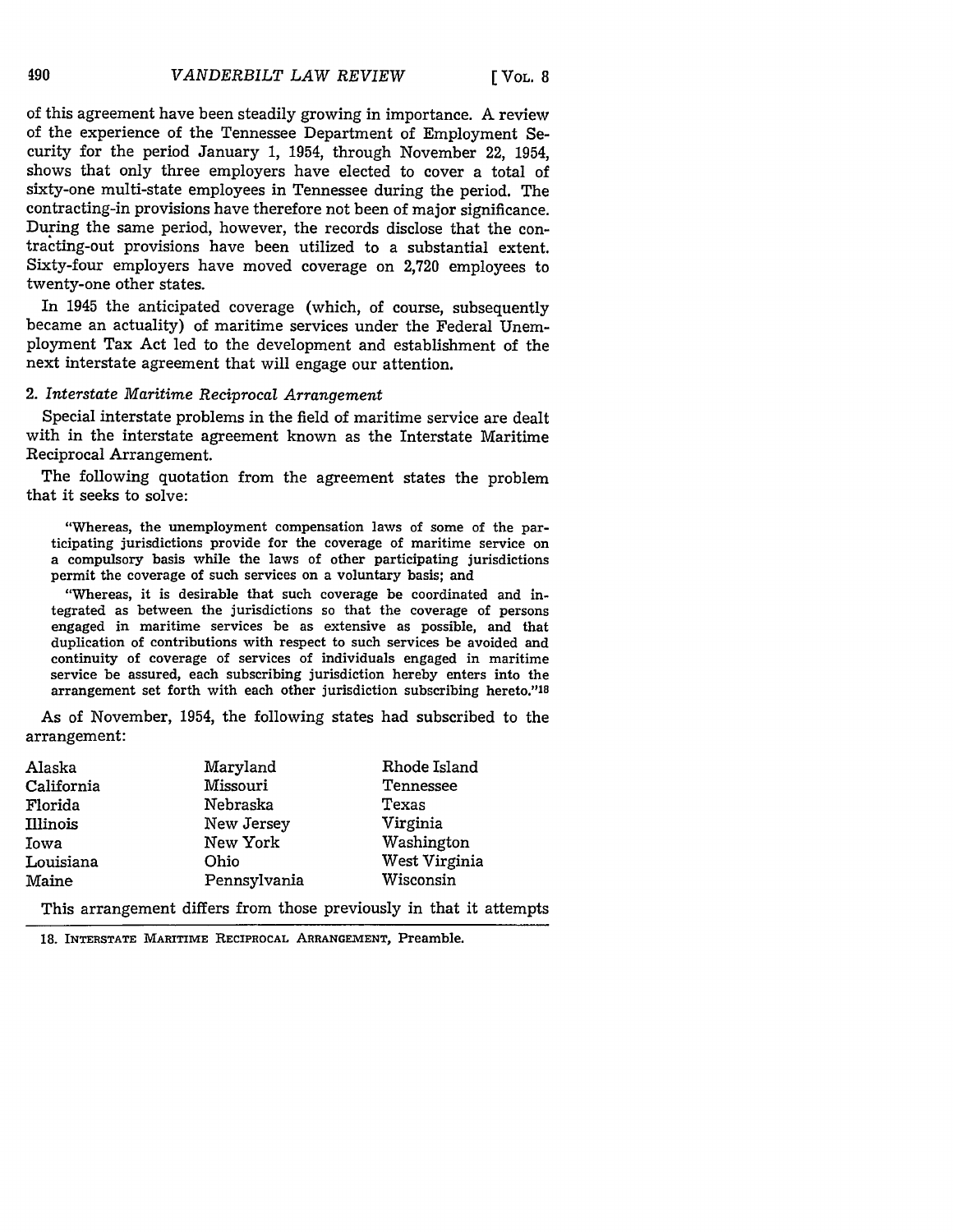to identify the state that will assume coverage in the following language:

"(a) The jurisdiction of coverage in regard to maritime services rendered on a vessel operated by an employing unit shall be that participating jurisdiction in which the employing unit maintains the operating office from whfch the operations of the vessel are ordinarily and regularly supervised, managed and controlled.

"(b) The maritime services of all persons for an employing unit under the conditions set forth under (a) above shall be deemed performed entirely within the jurisdiction of coverage, including services which are performed wholly or partially without that jurisdiction, but excluding services covered on a compulsory basis in a non-participating jurisdiction."<sup>19</sup>

The Arrangement sets forth the method by which each employing unit establishes the "jurisdiction of coverage" to which it will report.

#### "Section **5.**

**1955 ]**

(a) Each employing unit shall notify the agency of each participating jurisdiction of the names of those of its vessels regarding services on which, in its opinion, such participating jurisdiction has become the jurisdiction of coverage under this Arrangement. The agency of each such jurisdiction shall make a proper investigation in order to ascertain whether it has been correctly designated as the jurisdiction of coverage and shall give prompt notice of its findings to the agencies of all other participating jurisdictions. If it finds that the designation was correct and if none of the agencies of the other jurisdiction takes exceptions thereto within twenty days after notice, such agency shall give final notice of its findings to the employing unit and to the agencies of all other jurisdictions.

"If the agency of any participating jurisdiction raises objections against such findings within the specified time, or if the agency of that [jurisdiction which was designated by the employing unit as the] jurisdiction of coverage holds that such designation was erroneous, an umpire shall be selected by the agencies of the jurisdictions involved who shall ascertain the facts and establish the identity of the jurisdiction of coverage."<sup>20</sup>

There is one procedural oddity in this plan which has been found to be very useful by the states involved. The State of New York compiles a list of all vessels operated by the various shipping companies and sends it to the state to which coverage has been assigned. This listing, with periodic up-dating, is furnished by that state to all of the states subscribing to the arrangement. These listings are in turn furnished to the local offices in which most of the maritime workers file claims. The local offices are, as a result of this service, in a position to tell the proper state against which to file a claim on behalf of an affected maritime claimant. The records disclose that it has been used on

**<sup>19.</sup>** *Id.,* **§ 3.**

<sup>20.</sup> *Id.,* § 5.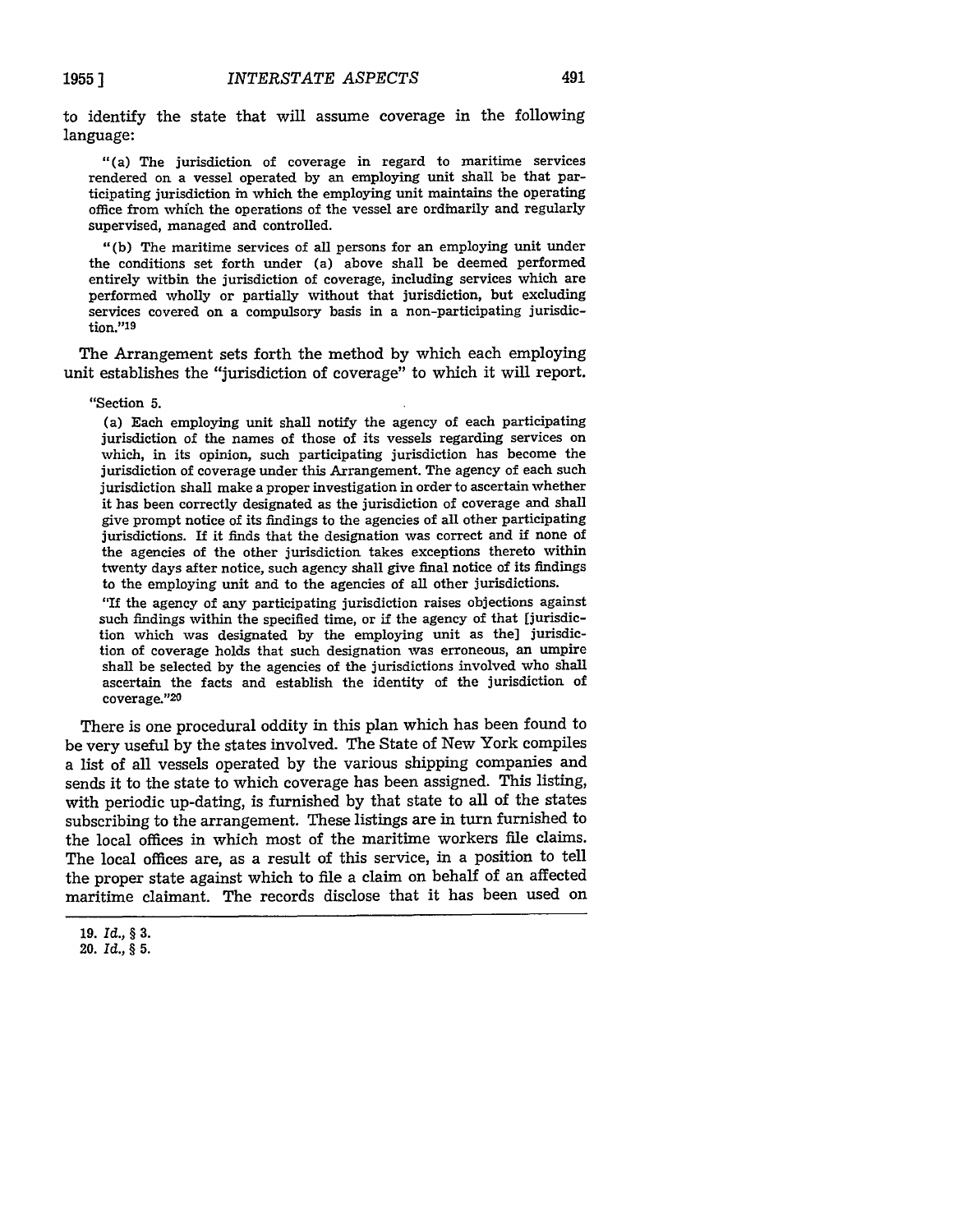one or two occasions with reference to operations on the Mississippi river.

## **3.** *Interstate Great Lakes Reciprocal Arrangement*

An additional arrangement bearing the captioned title was developed and established in order to provide for the coverage of maritime workers on the Great Lakes and connecting bodies of water in a single state in which the firm's main office was situated.

Some efforts were made to promote a single arrangement.for both off-shore and Great Lakes maritime industry, but the different definitions required for the two groups resulted in the adoption of the two separate arrangements. As of November, 1954, eight states were participants in this arrangement.<sup>21</sup>

Both of the maritime agreements charge the Subcommittee on Maritime Coverage of the Interstate Conference of Employment Security Agencies with the responsibility of maintaining records relative to the acceptance of and termination of subscriptions by interested jurisdictions.

## **INTERSTATE** APPEALS

The handling of appealed cases involving claimants residing in and filing claims in one state (usually referred to as the agent state) against another state (usually referred to as the liable state) has in the past presented special interstate problems.

The claimant, of course, is not usually in a position to attend an appeals hearing in the liable state in person due to the distance and expense involved. On the other hand, the employer is usually at home in the liable state since that is the locale where the claimant worked and where the employer has a place of business.

Prior to 1950 the agency appeals bodies in the liable state usually sought to obtain the testimony of the claimant through the use of prepared questionnaires that were sent either (1) directly to the claimant for completion and return, or (2) to the local office of the agent state where the local office personnel were requested to interview the claimant and complete the questionnaire, or **(3)** to the appeals body of the agent state where the referee was asked to interview the claimant and complete the questionnaire. This procedure proved unsatisfactory. The questionnaires were necessarily of a form nature. They frequently contained questions that were not applicable to the case. The claimant did not in many cases understand the technical verbage. Long delays between the date of the appeal and its disposition were all too frequent.

In early 1949 the Federal Bureau of Employment Security and the

<sup>21.</sup> Illinois, Indiana, Michigan, Minnesota, New York, Ohio, Pennsylvania and Wisconsin.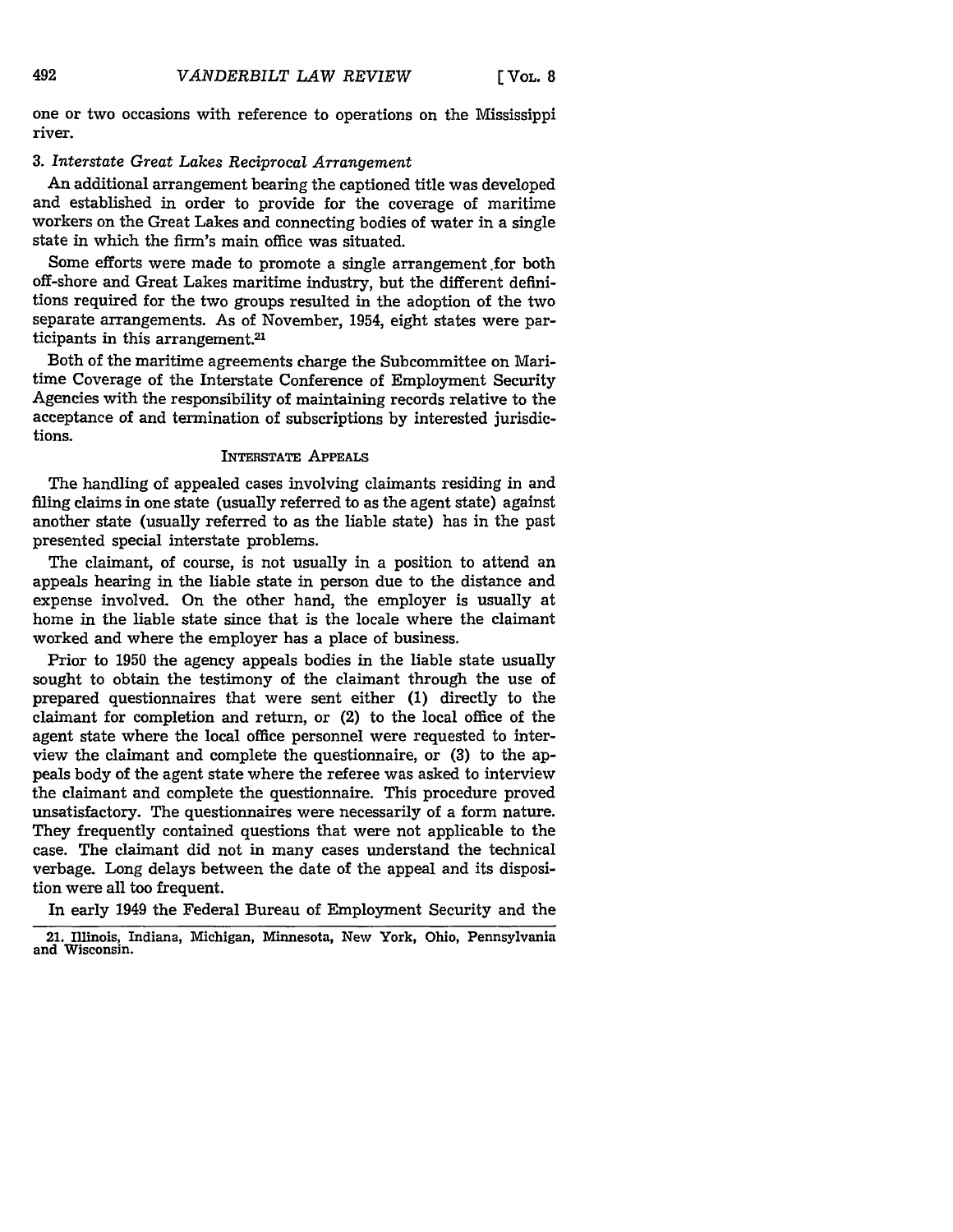493

Appeals Committee of the Interstate Conference agreed that the Bureau should make a detailed study of the processing of interstate appeals. Twenty states handling the bulk of the national interstate workload participated in this work. The findings of the survey may be briefly summarized as follows:

1. Questionnaires and interrogatories are not an adequate substitute for actual hearings.

2. Transcribing the stenographic records of hearings (when such took place) held by the agent-state referees so that they could be transmitted to the liable-state referees required a disproportionate amount of time and staff and contributed materially to the delay. in processing interstate appeals.

3. A substantial amount of time in processing appeals was consumed in the preparation by liable states of special hearing requests directed to the agents-state referees.

These findings led the Federal Bureau of Employment Security and the Interstate Conference of Employment Security Agencies to make a series of recommendations which were eventually accepted during late 1950 by all states.

These recommendations in general involved the following: **(1)** elimination of special requests by liable-state referees for agent-state hearings, (2) automatic scheduling of agent-state hearings in interstate appealed cases without request from the liable state, (3) the acceptance of untranscribed hearing records made on mechanical recording devices by the liable state from the agent state.<sup>22</sup>

In connection with the hearing in the agent state the referee is furnished a copy of the notice of the appeal, together with all other pertinent records on file in the local office. The hearing is conducted by the agent state with notice to the Appeals Section of the liable state, the employer, the claimant and the local office.

These new procedures have been surveyed, evaluated and occasionally altered since their acceptance and establishment. It can be safely stated that they constitute a great improvement over the older methods. Time lapse in the disposition of appeals has been greatly lessened and the interstate claimant-in practice as well as in theory -now has an opportunity for a "fair hearing" on appeal.

#### CRIMINAL PROSECUTIONS IN INTERSTATE CLAIMS

A great many difficulties were originally encountered **by** the various states in connection with those claimants filing fraudulent claims in an agent state against a liable state.

**<sup>22.</sup>** Altman, *The New Interstate Appeals Procedure,* **17 EMPLOYMENT SE**cu **. r REVIw, 15.**